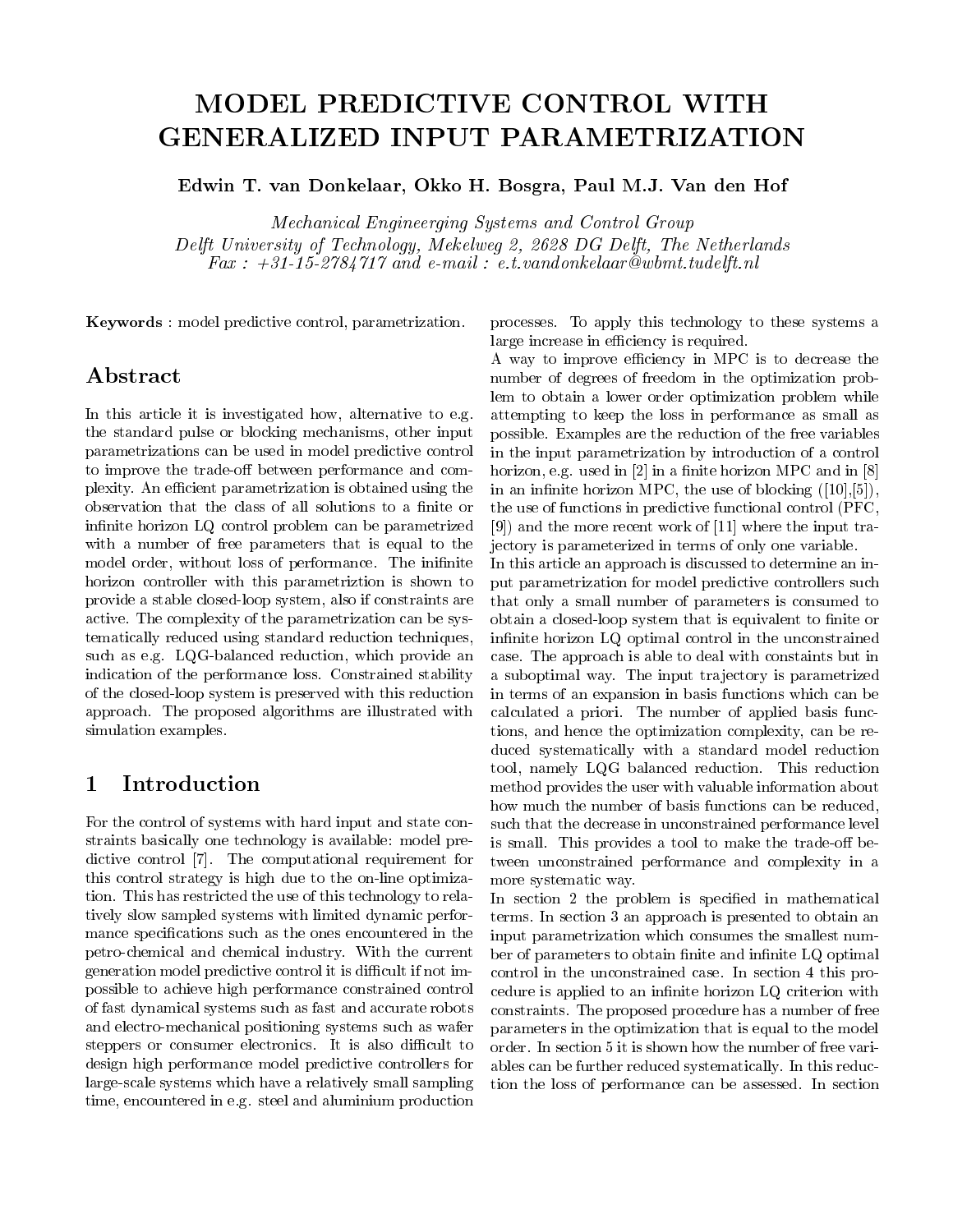6 the proposed model predictive control algorithm is applied to a simulation example and the reduction method is illustrated on a multivariable nonlinear simulation model of a complex petro-chemical process. Finally, section 7 concludes the paper.

#### Model predictive control  $\overline{2}$

Linear model predictive control or receding horizon control provides a solution to the problem of constrained control of systems. Let the system be given by the state-space description

$$
x(t+1) = Ax(t) + Bu(t), x(0) = x_0
$$
  

$$
y(t) = Cx(t)
$$

where  $x(t) \in \mathbb{R}^n$  is the state vector and  $u(t) \in \mathbb{R}^{n}$  the input vector at time  $t$ . The matrix  $A$  has eigenvalues strictly inside the unit disc,  $|\lambda{A}| < 1$  and the pair  $(A, B)$  is controllable and  $(C, A)$  is observable. The aim is to control this system while satisfying constraints on the input and state variables

$$
K_u u(t) < k_u \text{ for all } t
$$
\n
$$
K_x x(t, x_0) < k_x \text{ for all } t
$$
\n
$$
(1) \quad \mathbf{3}
$$

where  $K_u \in \mathbb{R}^{n_u \times n_u}$ ,  $K_u \in \mathbb{R}^{n_u \times n_u}$  are the matrices that specify the input and state constraints. These matrices can have a different row dimension than specified and can be time-varying but are specied in this way for convenience of notation.

The most commonly used cost function in model predictive control is the quadratic cost function given by

$$
J(u(\cdot)) = \sum_{t=0}^{P-1} \{x^T(t)Q_1x(t) + u^T(t)Q_2u(t)\} + x^T(P)Q_0x(P)
$$
\n(2)

with the weighting matrices  $Q_1, Q_2 \geq 0$  and the pair  $\{Q_1, A\}$  is detectable. The optimal input trajectory can be found by solving an optimization problem in terms of the vector  $U^{\dagger} = |u^{\dagger}(0)| u^{\dagger}(1) \dots u^{\dagger}(P-1)|$ , which is given by the quadratic programming problem

$$
\min_{U} \{ U^{T} H U + 2x_{0}^{T} g^{T} U \}
$$
 (3) line

subject to  $KU \leq k$ . The variables in these expressions are defined in Appendix A. At each time instant the value  $x_0$ in the quadratic program is updated with the measured value of the state (full information case) or a prediction of the current state (partial information case). In this way at each time instant an updated quadratic program is specied where possibly another set of constraints is active.

The input trajectory  $U$  can be parametrized in various ways. A general way to describe the parametrization of

 $U$  is such that the class of obtainable input trajectories is a subspace  $\mathcal{U}_r \subset \mathbb{R}^{Pn_u}$  which has a (considerably) lower dimension than the full space. This can be described by

$$
U(\theta) = \phi \theta \text{ with } \phi \in \mathbb{R}^{Pn_u \times n_\theta}, \theta \in \mathbb{R}^{n_\theta} \tag{4}
$$

where  $\theta$  is the free parameter and  $\phi$  is a user-chosen matrix of which the columns form a basis for the space of all input tra jectories that can be achieved. The input parametrization above includes the conventional such as input parametrization with a control horizon and parametrization using blocking. With the input space parametrized by the column span of  $\phi$ , the optimization problem that has to be solved is, similar to conventional MPC: a quadratic programming problem. This is given  $\alpha_{\rm F} = \alpha_{\rm F} g \min_{\theta} J(\theta)$  with

$$
J(\theta) = \theta^T \phi^T H \phi \theta + 2x_0^T g^T \phi \theta \tag{5}
$$

subject to the constraints  $K \phi \theta \leq k$  which are linear in the free parameter  $\theta$ .

The matrix  $\phi$  is clearly a design variable that is able to in
uence the controlled behaviour in a crucial way. The main question is, how this freedom can be used in a structured way to obtain a clear trade-off between closed-loop performance and optimization complexity.

# Finding a suitable input parametrization

It is difficult to find a fixed low dimensional subspace  $\mathcal{U}_r$ that contains the optimal input tra jectories for every possible active set of constraints or good approximations of these optimal tra jectories. Therefore we restrict ourselves to find a low dimensional subspace that contains all unconstrained input tra jectories and provides some freedom to deal with constraints.

 $\sim$   $\sim$   $\sim$   $\sim$   $\sim$  From standard EQ theory [1] it is known that the nime  $\zeta$  ated by a time-varying state feedback which can be calcuhorizon LQ problem with a free parametrization is generlated a priori. The only thing that cannot be computed a priori is the state with which the optimization problem is initialized. This simple observation provides a low dimensional subset that contains all unconstrained optimal profiles. This is reflected in the following lemma for the linear quadratic cost function from (3).

> Lemma 3.1 Consider the quadratic cost function given  $by (3)$  with finite horizon P and let there be no constraints. Then, the subspace

$$
\mathcal{U}_r = im\{H^{-1}g\}
$$

with  $H \in \mathbb{R}^{P n_u \times P n_u}, g \in \mathbb{R}^{P n_u \times n}$  given in (3) contains all unconstrained optimal solutions.

The lemma follows from the well known result Proof: that the unconstrained solution to the quadratic programming problem (3) is given by  $U(x_0) = H^{-1}gx_0$ .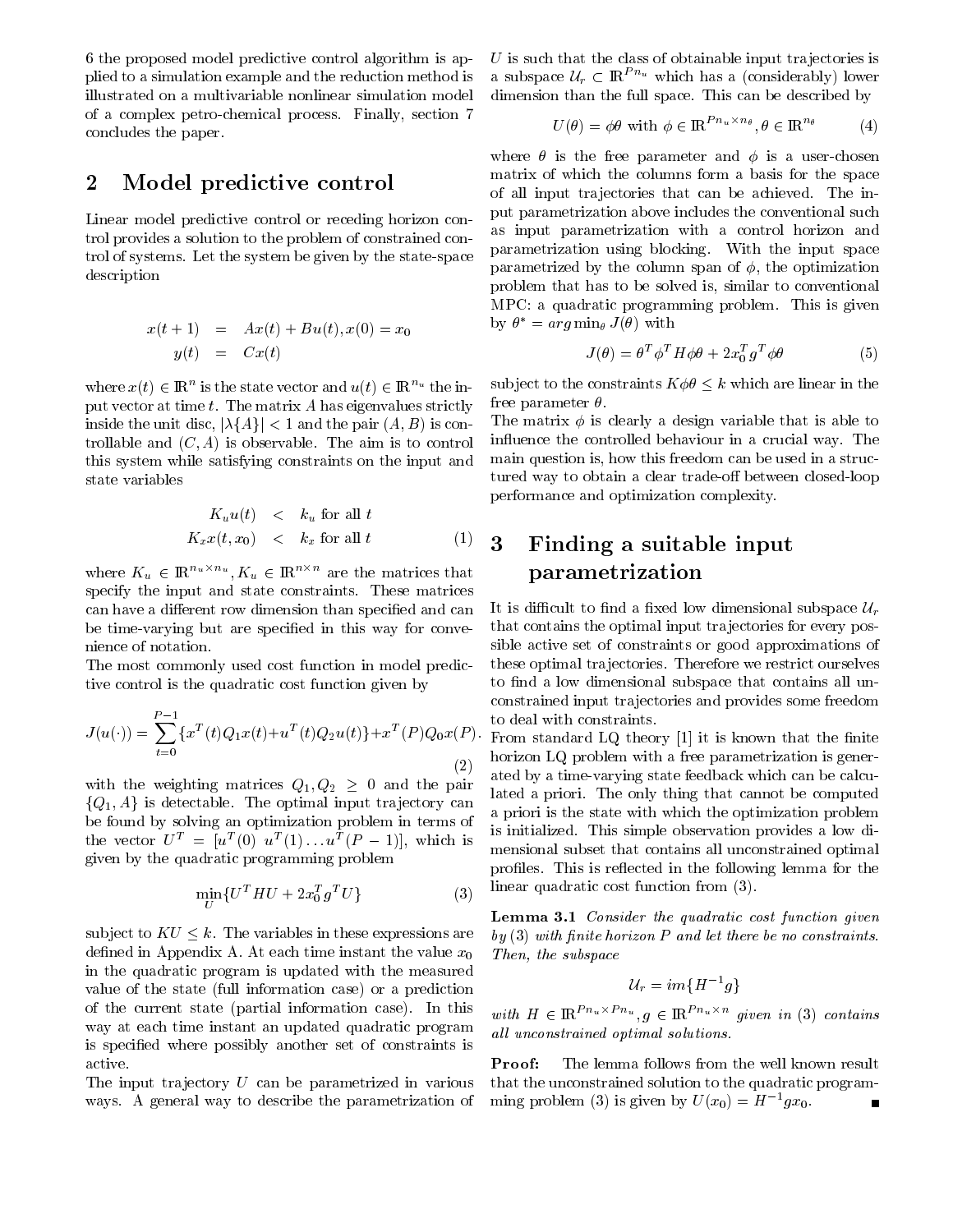Apparently if one wants to find the unconstrained optimum for all possible initialisations  $x_0$ , a search over an n-dimensional subspace is sufficient instead of a  $P_{u}$ dimensional one.

Theorem 3.1 holds for a finite horizon criterion but a similar result also holds for the infinite horizon case.

Lemma 3.2 Consider the quadratic cost function be given by (3) with injuries herein P = 1 and let there is the let be no constraints. Then, the subspace

$$
\mathcal{U}_r = im\left\{ \begin{bmatrix} F \\ F(A - BF) \\ F(A - BF)^2 \\ \vdots \end{bmatrix} \right\} \subset l_2^n[0, \infty), \quad (6)
$$

with  $\{A, B\}$  state space matrices given in (1) and F the LQ-optimal state feedback given by  $F = (B^T X B +$  $(Q_2)^{-1}B^T X A$  with X the unique nonnegative definite solution of the Algebraic Riccati Equation

$$
X = A^T [X + XB(B^T X B + Q_2)^{-1} B^T X] A + Q_1,
$$

contains all unconstrained optimal solutions.

**Proof:** The unconstrained solution to the problem  $(3)$ with infinite horizons is the  $LQ$  optimal control profile given by

$$
u(t, x_0) = F(A - BF)^t x_0, \quad t = 0, 1, 2, \dots
$$

which directly shows the result.

The lemma above indicates that an efficient input parametrization for infinite horizon model predictive control is generated by a dynamical system  $\{F, A - BF\}$ . With this parametrization the infinite dimensional optimization problem is reduced to a finite dimensional optimization problem with a number of free variables that is equal to the model order.

### $\overline{4}$ Model predictive control with input parametrization

In this section the parametrization of lemma 3.1 is applied to obtain an alternative parametrization of model predictive control. This controller and some of its properties is given in the following proposition.

Proposition 4.1 Let the receding horizon controller cost function be given by (2) with P = <sup>1</sup> and let x0 be either the measured state vector (full information case) or  $a$ prediction thereof (partial information case). Let the input over the infinite horizon be parametrized as  $u(t, \theta) =$  $F(A = B F)$  of and let

 $A-1$   $\longrightarrow$  $\begin{bmatrix} A-BF & 0 \end{bmatrix}$  $\blacksquare$  and  $\blacksquare$  and  $\blacksquare$   $\overline{u}$  and  $\overline{u}$  = 1 =  $\overline{u}$  p  $\begin{array}{cc} \overline{R}F & 0 \ 0 & \sqrt{Q}C_z \end{array}$  and  $\begin{array}{cc} \text{cl} \ \text{tr} \end{array}$ let  $\mathcal{L}$  . The constraint horizon be such that after the constraint horizon be such that after this such that after this such that after this such that after the such that after the such that after the such that after time instant no constraints are active. Then

1. the optimal control input  $u$  (0) is given by  $u$  (0)  $\equiv$  ${\bf r}$   ${\bf v}$  with  ${\bf v}$  and solution to the finite almensional ratio quadratic programming problem

$$
\min_{\theta \in \mathbb{R}^n} \left[ \begin{array}{cc} \theta^T & x_0^T \end{array} \right] Y \left[ \begin{array}{c} \theta \\ x_0 \end{array} \right] \tag{7}
$$

subject to:  $K_uF$  (A  $=$  BF )  $\sigma < K_u$ 

$$
\begin{bmatrix} 0 & K_x \end{bmatrix} \tilde{A}^t \begin{bmatrix} \theta \\ x_0 \end{bmatrix} < k_x, t = 0, 1, \dots, N_c
$$

where  $Y$  is the solution of the Lyapunov equation

$$
\tilde{A}^T Y \tilde{A} + \tilde{C}^T \tilde{C} = Y
$$

2. if no constraints are active this controller is equivalent to LQ control with state feedback F .

**Proof:** The input and state trajectories over the infinite horizon are given by

$$
\begin{bmatrix}\nu(t,\theta) \\
x(t,\theta,x_0)\end{bmatrix} = \tilde{A}^t \begin{bmatrix} \theta \\ x_0 \end{bmatrix}
$$
\n(8)

Substituting this in the cost function yields

$$
J(\theta,x_0) = \begin{bmatrix} \theta^T & x_0^T \end{bmatrix} \left( \sum_{t=0}^{\infty} \tilde{A}^{Tt} \tilde{C}^T \tilde{C} \tilde{A} t \right) \begin{bmatrix} \theta \\ x_0 \end{bmatrix}
$$

The matrix in this expression can be calculated with the Lyapunov equation in statement 1. Statement 2 can be proven by the fact that the unconstrained optimal solution is given by  $\theta = -x_0$ .

and troller more simple than predictive controllers where both The closed-loop behaviour of the resulting controller is equivalent to LQ optimal state feedback control if no contraints are active. This is obtained with only  $n$  degrees of freedom in the optimization problem, where  $n$  is the model order. The optimization problem can be built up by solving one Riccati equation for the solution of the LQ control problem and a Lyapunov equation to specify the cost function. This can be done fast because good software tools are available for solving Riccati and Lyapunov equations, also for large scale problems. Therefore, the procedure is flexible for on-line changes in the internal model and the controller cost function which is a favouralbe properety for e.g. constrained control of nonlinear systems with switching linear models such as nonlinear quadratic dynamic matrix control (NLQDMC, [3]). Tuning of the algorithm is equal to standard LQG control design. The only additional tuning parameter is the constraint horizon  $N_c$ . This parameter is no tuning variable for nominal unconstrained performance as it has no influence on the closed-loop performance. This makes tuning of this conthe prediction horizon  $P$  and the control horizon  $M$  influence the unconstrained performance. The parameter  $N_c$ can also be chosen automatically as discussed in [8].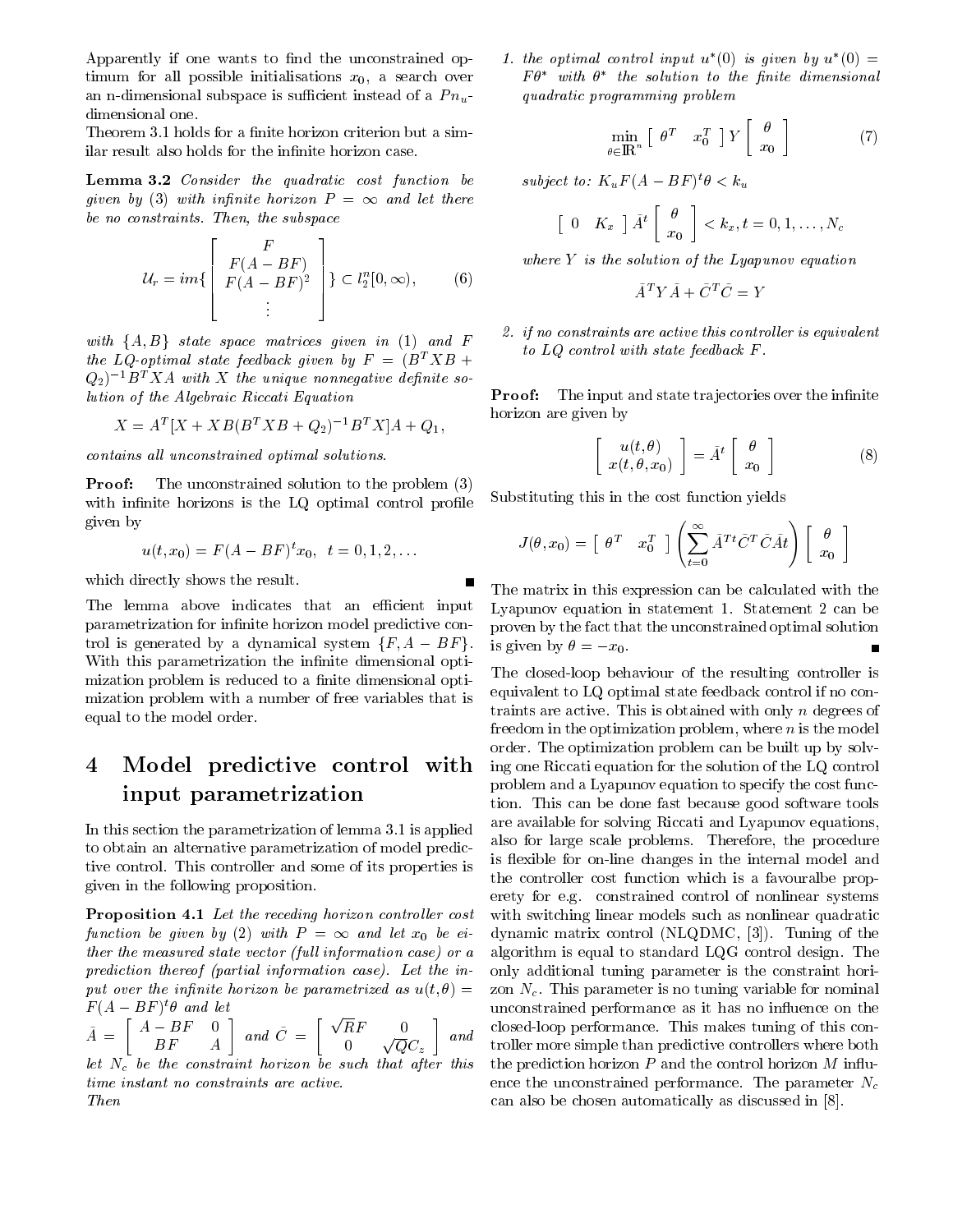The controller presented in this section provides a stable closed-loop, also if constraints are active. This will be proven along similar lines as the stability proofs of [8] for the full information case and [13] for the partial information case.

Proposition 4.2 The predictive control strategy given in theorem  $\angle$  1 is globally asymptotically stable if and only if the optimization problem (7) is feasible

Proof: First consider the full information case. Global time index is denoted with  $t$  and the local time index within the optimization is denoted with  $k$ . Let the input trajectory  $u_t(\kappa) = -F(A - B F)^{\kappa} \theta_t$  be a feasible but possibly not optimal solution at time t. Let the corresponding cost be given by  $J(t)$ . The first sample of this trajectory is applied as current input  $u(t) = F \dot{\theta}$ . This repr yields a state  $x(t)$  which is equal to the predicted state if no disturbances are present and the model and plant are equal. Then a feasible trajectory for  $t + 1$  is given by  $u_{t+1}(\kappa) = -F (A - BF)^{\kappa} \theta_{t+1}$  with  $\theta_{t+1} = (A - BF) \theta_t$  as T this is equivalent with the previous tra jectory without the first sample. Denote the corresponding cost function with  $J(t+1)$ . This performance cost level need not be optimal therefore it holds that

$$
J(t+1) \le J(t) - x^T(t)Q_1x(t) - u^T(t)Q_2u(t)
$$

Because  $Q_1, Q_2 \geq 0$  the sequence  $J(t)$  is non increasing. It is bounded from below by zero and therefore  $J(t)$ converges to zero, hence  $x(t)$ ,  $u(t)$  also converge to zero. Therefore the nonlinear state feedback is stabilizing. Due to the separation principle this stabilizing state feedback combined with a stable observer yields a stabilizing dynamic output feedback [13].

Closed loop stability can only be lost if the optimization problem is infeasible which can only be lost if hard state (output) constraints are used. In the literature it is described how the problem of feasibility can be avoided.

#### Systematic reduction of the  $\overline{5}$ of complexity

In this section it is described how the complexity of the model predictive control algorithm discussed in the previous section can be reduced while keeping track of the performance loss. This is done by choosing the parametrization of input in terms of a linear combination of profiles that have the largest contribution to the cost function. Because the parametrization is generated by a linear model it is possible to base the system-based input parametrization on a reduced order model i.e.

$$
u(t,\theta) = F_r(A_r - B_r F_r)^t \theta \tag{9}
$$

where  ${A_r, B_r}$  are state-space matrices for the reduced order system and Fr is the LQ-optimal state feedback for

this reduced order model.

The model reduction algorithm that is applied should be such that the reduced order basis functions have the largest contribution to the cost function. For LQG control this can be done e.g. with LQG-balanced reduction [4]. With this reduction technique first a similarity transformation is applied that forces the solution of the control discrete algebraic Riccati equation (CDARE) and the filter discrete algebraic Riccati equation (FDARE),

$$
X = A^T X A - A^T X B (B^T X B + I)^{-1} B^T X A + C^T C \tag{10}
$$

 $Y = AYA^- - AYC^{-}(CAC^{+} + I)^{-1}CYA^{-} + B^{-}B.$  (11)

The states that have a "large" corresponding value on respectively, to be equal. In [4] it is proven that the simmarity transformation  $\{A, D, C\} = \{IAI^{-1}, ID, CI^{-1}\}$ renders the solution of the riccati equations equal to  $\Sigma$  if the tranformation matrix is  $T^{-1} = R^T U \Sigma^{-\frac{1}{2}}$ . Here R is a Cholesky factor  $Y = R^*R$  and U comes from the eigenvalue decomposition  $RXR^* = U\Sigma^2 U^*$  where  $U^*U = I$ . the diagonal of  $\Sigma$  are both "difficult" to filter and are essential states to control and must certainly be accounted for in a reduced order controller. The diagonal elements are invariants for linear systems and can be used to decide on the reduction order in a similar manner as Hankel singular values are used in balanced reduction. Let the reduction order be given by nr then the resulting reduced order model can simply be obtained by

$$
A_r = [I_{n_r} \ 0] \bar{A} [I_{n_r} \ 0]^T, B_r = [I_{n_r} \ 0] \bar{B}, C_r = \bar{C} [I_{n_r} \ 0]^T.
$$

The reduced order input parametrization can be constructed with (9). The input parametrization based on the reduced order model is again generated by a stable dynamic system because the LQ-optimal state feedback is guaranteed to be stabilizing. Due to this fact and stability of the system it can be proven that for any reduction order the receding horizon controller is stable also in the constrained case. This is given in the next corollary.

Corollary 5.1 The predictive control strategy given in proposition 4.1 with input parametrization generated by a stable dynamic system  $\{C_p, A_p\}$  following

$$
u(t,\theta) = C_p A_p^t \theta
$$

is globally asymptotically stable if and only if the optimization problem (7) is feasible.

**Proof:** Along identical lines as the proof of proposition (4.1) only with  $\{C_n, A_n\}$  instead of  $\{F, A - BF\}$ .

 $\mathcal{F}_{\theta}$  (9) the input is parametrized with any stable system. How-Note that this theorem implies that constrained closedloop stability with the proposed controller is preserved if ever, the model that is applied for the prediction is still equal to the plant.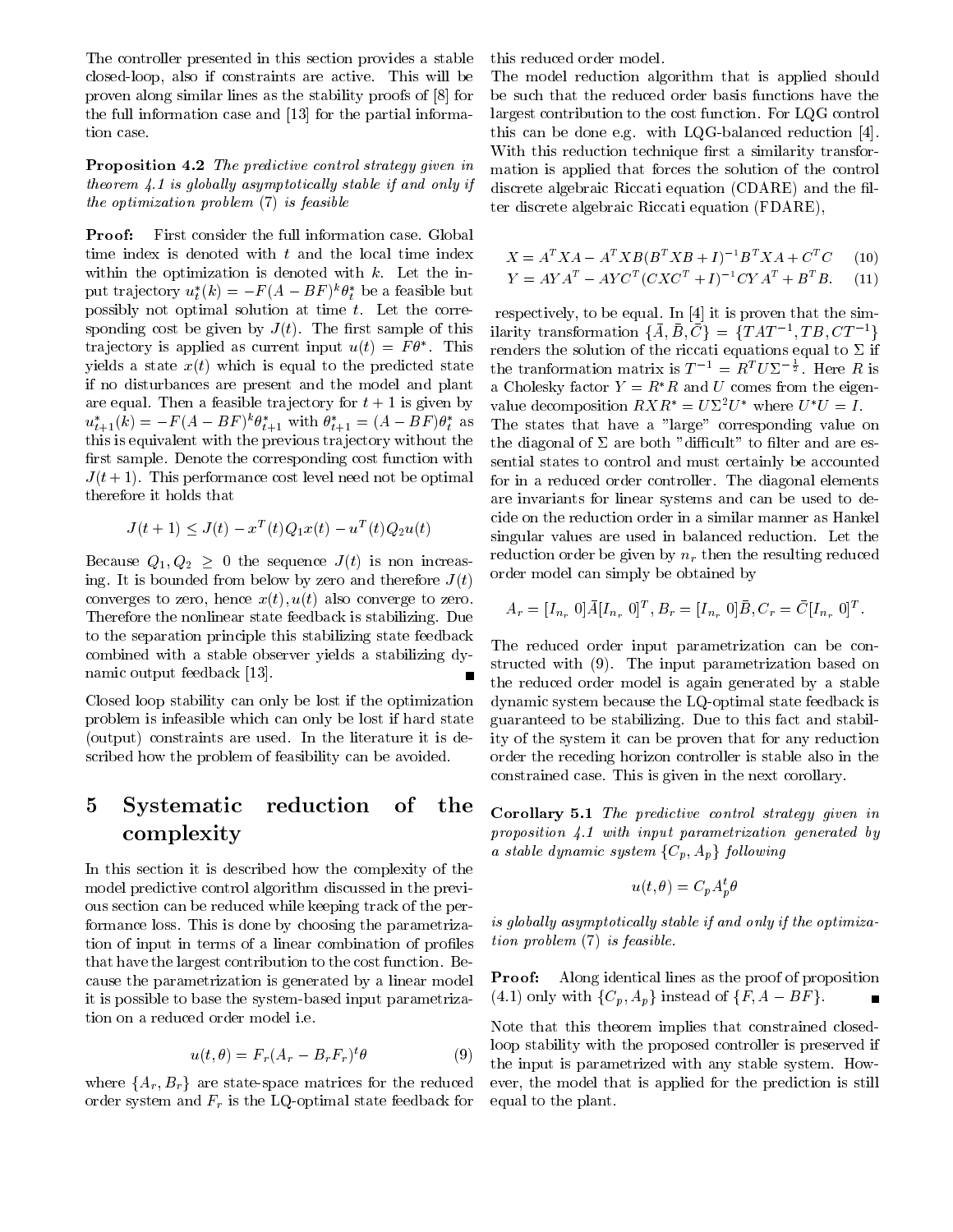#### Simulation examples 6

In this section two simulation examples are given to demonstrate the properties of the proposed approach, denoted with  $MPC_{in}$ , compared to model predictive control, denoted with MPC.

The first system that is considered is a highly oscillatory nonminimum-phase system given by the transfer function

$$
G(z) = \frac{-5.7980z^3 + 19.5128z^2 - 21.6452z + 7.9547}{z^4 - 3.0228z^33.8630z^2 - 2.6426z + 0.8084} \qquad M.
$$

The open-loop step response is given in figure 1.



Fig. 1: Step response of the plant

If conventional MPC is applied to this system it is necessary to take a prediction horizon that is long enough to incorporate at least one full period, i.e. P=100. Also the choice of the control horizon is critical for this system. A control horizon which is equal to the prediction horizon gives good performance. Reduction of the control horizon upto M=75 is possible without considerable loss of performance, further reduction gives bad performance due to the slow oscillation.

Due to the long prediction and control horizon the computational burden is large for MPC. With the approach presented in this article,  $MPC_{ip}$ , the number of degrees of freedom is equal to the model order, i.e.  $n=4$ . This yields a controlled performance, depicted in figure 6, that is practically identical to the fully parametrized controller only at a much lower computational cost. Also if con- $\mathbf{v}_i$ tional MPC with the same number of degrees of freedom as can be seen from figure 6. It performs slightly less than the fully parametrized MPC but at a much lower computational cost. To give an indication, on a Pentium 233 MHz computer the simulation of 200 time samples cost 511.83 seconds for fully parametrized conventional MPC and only 10.885 seconds for  $MPC_{ip}$ .

The second system that is considered is a 4 input 4 output subsystem of the nonlinear simulation model of a fluidized bed catalytic cracking unit (FCCU) given in [6]. The inputs are  $F_3$ ,  $F_4$ ,  $\Delta P$  and  $V_{lift}$ . The outputs are  $T_{reg}$ ,  $T_r$ ,  $C_{O_2}$  and  $l_{sp}$ . The linear model on which the model predictive controllers are based, is of 8th order. A detailed flowsheet of the process with an explanation of the variables can be found in [6]. The system has large interaction, a combination of fast and slow dynamical phenomena and it is nonlinear. The linear model on which the model predictive controllers are based, is of 8th order.



Fig 2. Closed-loop step response conventional MPC with  $M = P = 100$  (solid) and  $P = 100, M = 4$  (dash dotted) and MPCip (dashed) with 4 degrees of freedom.



Fig. 3. Constrained closed-loop step response conventional  $MPC$  with  $M=P=100$  (solid) and  $P=100, M=4$  (dash dotted) and MPCip (dashed) with 4 degrees of freedom.

To compare MPC and  $MPC_{ip}$ , the tuning is chosen such that the complexity of the optimization problems is equal. The finite horizon MPC has tuning variables  $M = 2$  for all four inputs and  $P = 100$  to obtain enough preview.  $\mathcal{M} = \{ \mathcal{M} \mid \mathcal{M} = \{ \mathcal{M} \mid \mathcal{M} = \mathcal{M} \}$  , we have a free variable intervalse in the set of  $\mathcal{M} = \{ \mathcal{M} \mid \mathcal{M} = \mathcal{M} \}$ the optimization. Both controllers are tuned with tuning parameters  $Q = I, R = I$ .



Fig. 4. Left:  $LQG$  invariants of the model. Middle: the control led output Treg on a step on the reference signal and the reference signal and the reference signal and of 2  $\cup$ ; unreduced MP $\cup$ <sub>ip</sub> of order 10 (solid), reduced to order 5 (dashed) and reduced to order 4 (dash dotted). Right: MPC with the input parametrization proposed in this paper, reduced to 5 degrees of freedom (solid) and MPC with conventional parametrization with 5 degrees of freedom (dashed).

The procedure of section 5 is applied to assess whether the complexity can be reduced without signicant loss of performance. For this purpose the LQG invariants of the model are determined. These are plotted in figure 6.

From this figure it can be seen that upto order 5 the LQG invariants are larger or equal than one and are signicantly smaller for higher orders. Therefore the order can be reduced to 5 without considerable loss in unconstrained performance. The closed-loop step response for